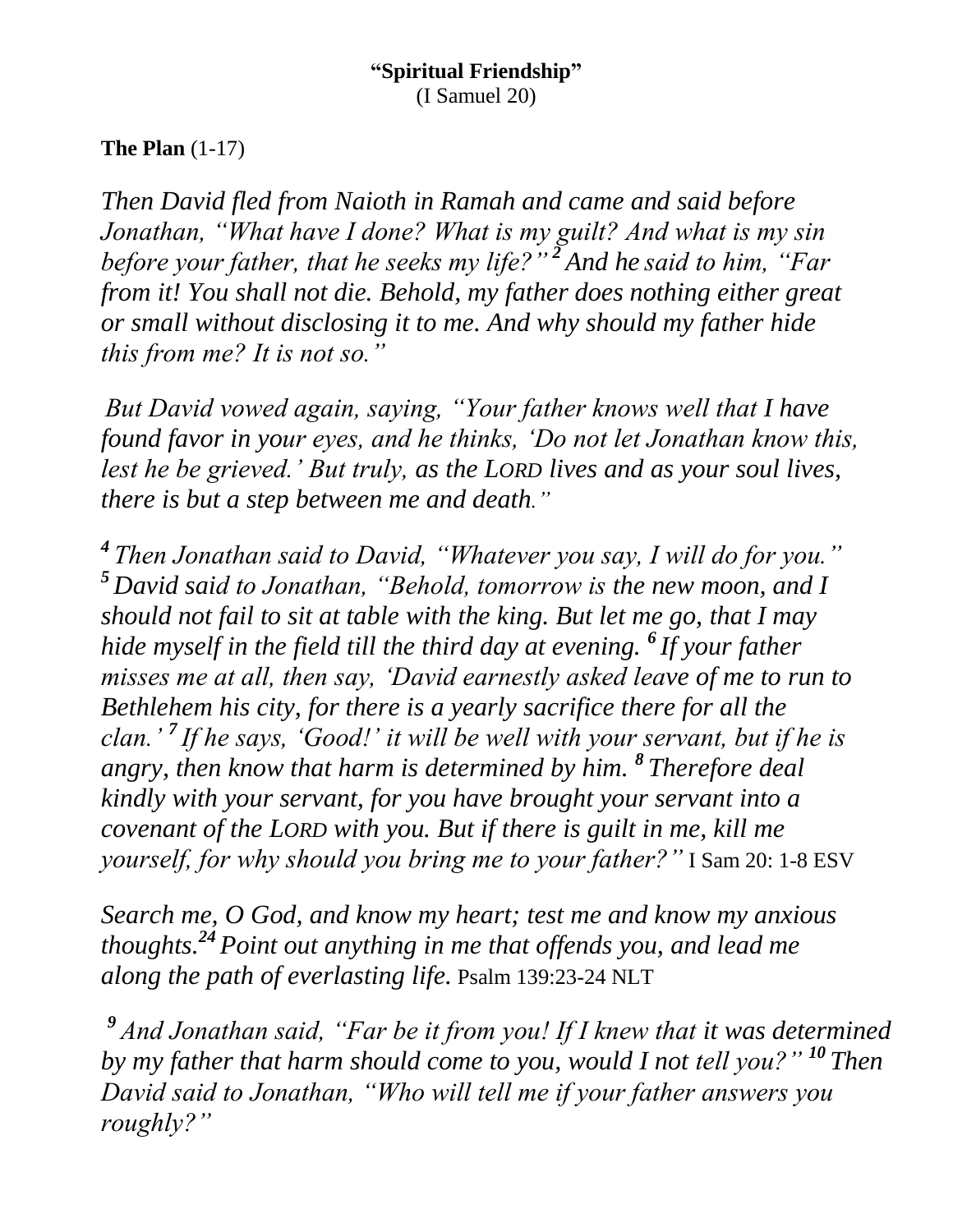*<sup>11</sup> And Jonathan said to David, "Come, let us go out into the field." So they both went out into the field.<sup>12</sup> And Jonathan said to David, "The LORD, the God of Israel, be witness! When I have sounded out my father, about this time tomorrow, or the third day, behold, if he is well disposed toward David, shall I not then send and disclose it to you? <sup>13</sup> But should it please my father to do you harm, the LORD do so to Jonathan and more also if I do not disclose it to you and send you away, that you may go in safety. May the LORD be with you, as he has been with my father.* I Sam 20: 9-13 ESV

*<sup>14</sup> If I am still alive, show me the steadfast love of the LORD that I may not die; <sup>15</sup> and do not cut off your steadfast love from my house forever, when the LORD cuts off every one of the enemies of David from the face of the earth." <sup>16</sup> And Jonathan made a covenant with the house of David, saying, "May the LORD take vengeance on David's enemies." <sup>17</sup> And Jonathan made David swear again by his love for him, for he loved him as he loved his own soul.* I Sam 20: 14-17 ESV

#### **The details of the Plan** (18-23)

*<sup>18</sup> Then Jonathan said to him, "Tomorrow is the new moon, and you will be missed, because your seat will be empty. <sup>19</sup> On the third day go down quickly to the place where you hid yourself when the matter was in hand, and remain beside the stone heap. <sup>20</sup> And I will shoot three arrows to the side of it, as though I shot at a mark. <sup>21</sup> And behold, I will send the boy, saying, 'Go, find the arrows.' If I say to the boy, 'Look, the arrows are on this side of you, take them,' then you are to come, for, as the LORD lives, it is safe for you and there is no danger. <sup>22</sup> But if I say to the youth, 'Look, the arrows are beyond you,' then go, for the LORD has sent you away. <sup>23</sup> And as for the matter of which you and I have spoken,* our covenant agreement, *behold, the LORD is between you and me forever."* I Sam 20: 18- 23 ESV

## **The Palace** (24-34)

*<sup>24</sup> So David hid himself in the field. And when the new moon came, the king sat down to eat food. <sup>25</sup> The king sat on his seat, as at other times, on the seat by the wall. Jonathan sat opposite, Abner sat by Saul's side, but David's place was empty. <sup>26</sup> Yet Saul did not say anything that*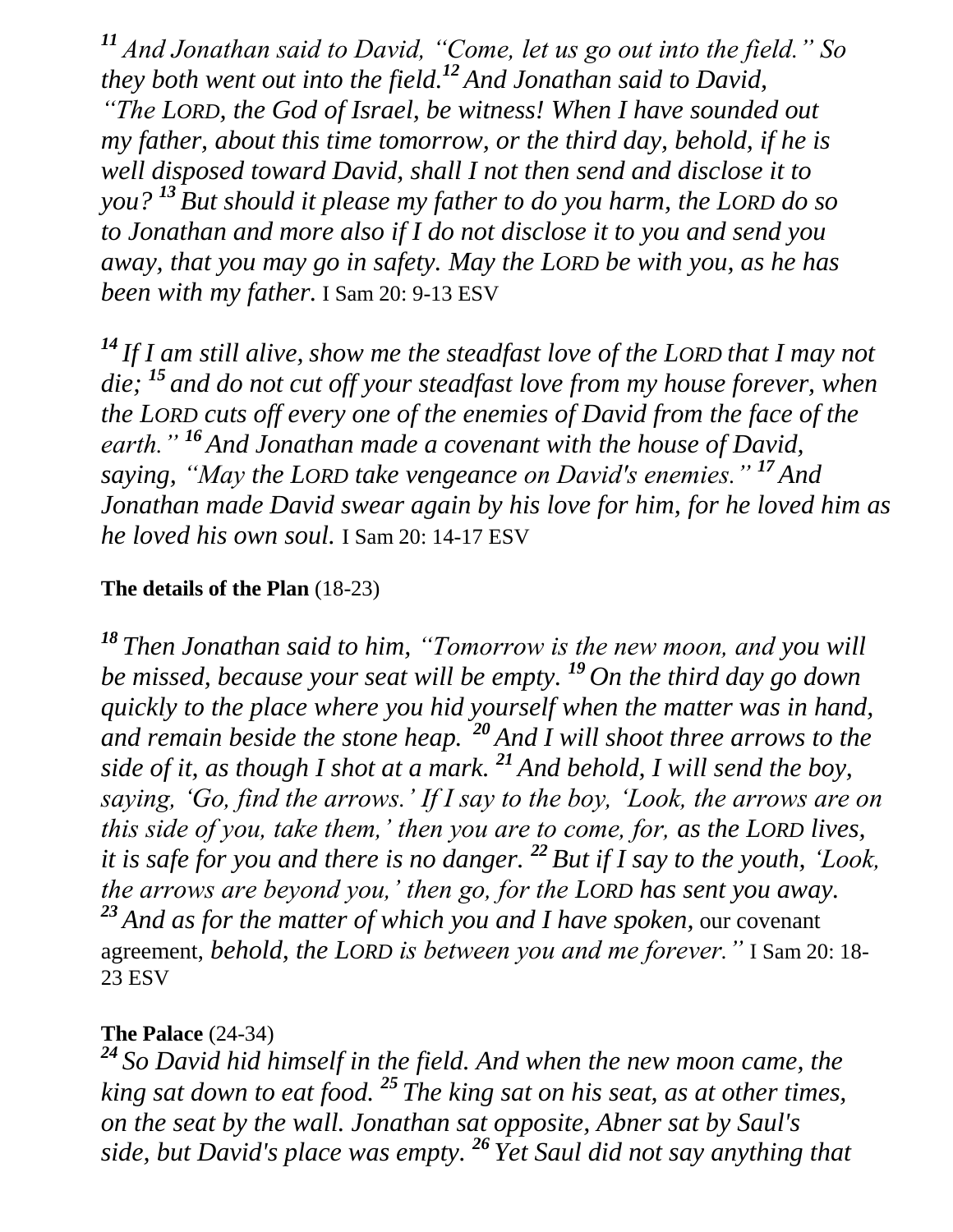*day, for he thought, "Something has happened to him. He is not clean; surely he is not clean."* I Sam 20:24-26 ESV

*<sup>27</sup> But on the second day, the day after the new moon, David's place was empty. And Saul said to Jonathan his son, "Why has not the son of Jesse come to the meal, either yesterday or today?" <sup>28</sup> Jonathan answered Saul, "David earnestly asked leave of me to go to Bethlehem. <sup>29</sup> He said, 'Let me go, for our clan holds a sacrifice in the city, and my brother has commanded me to be there. So now, if I have found favor in your eyes, let me get away and see my brothers.' For this reason he has not come to the king's table."* I Sam 20:26-29 ESV

*<sup>30</sup> Then Saul's anger was kindled against Jonathan, and he said to him, "You son of a perverse, rebellious woman, do I not know that you have chosen the son of Jesse to your own shame, and to the shame of your mother's nakedness? <sup>31</sup> For as long as the son of Jesse lives on the earth, neither you nor your kingdom shall be established. Therefore send and bring him to me, for he shall surely die."*

*<sup>32</sup> Then Jonathan answered Saul his father, "Why should he be put to death? What has he done?" <sup>33</sup> But Saul hurled his spear at him to strike him. So Jonathan knew that his father was determined to put David to death. <sup>34</sup> And Jonathan rose from the table in fierce anger and ate no food the second day of the month, for he was grieved for David, because his father had disgraced him.* I Sam 20:30-34 ESV

#### **The Goodbye** (35-42)

*<sup>35</sup> In the morning Jonathan went out into the field to the appointment with David, and with him a little boy. <sup>36</sup> And he said to his boy, "Run and find the arrows that I shoot." As the boy ran, he shot an arrow beyond him. <sup>37</sup> And when the boy came to the place of the arrow that Jonathan had shot, Jonathan called after the boy and said, "Is not the arrow beyond you?" <sup>38</sup> And Jonathan called after the boy, "Hurry! Be quick! Do not stay!" So Jonathan's boy gathered up the arrows and came to his master. <sup>39</sup> But the boy knew nothing. Only Jonathan and David knew the matter. <sup>40</sup> And Jonathan gave his weapons to his boy and said to him, "Go and carry them to the city." <sup>41</sup> And as soon as*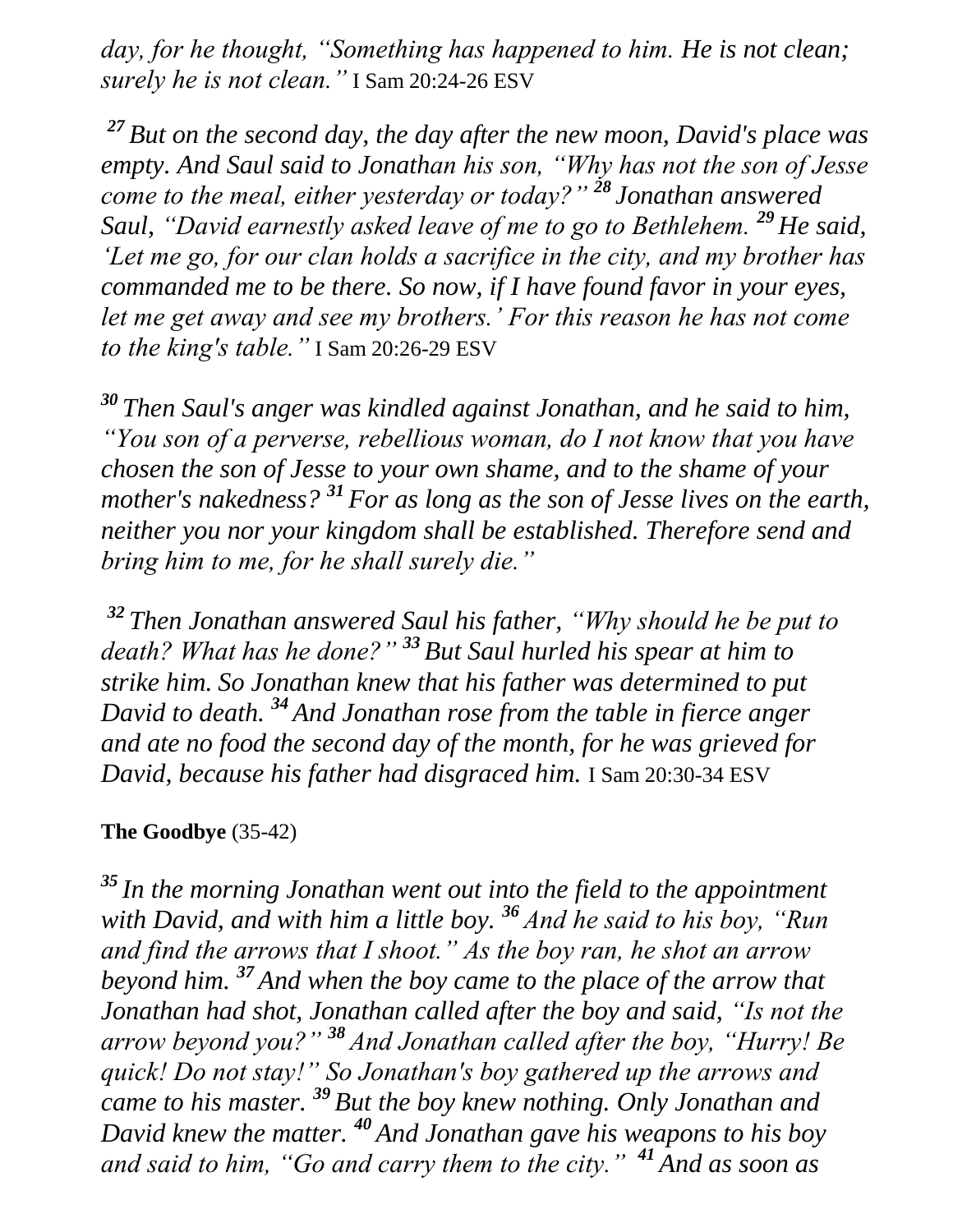*the boy had gone, David rose from beside the stone heap and fell on his face to the ground and bowed three times.* I Sam 20:35-41 ESV

*In the gravity of the moment David initially spoke no words. Instead he silently displayed subservience and utmost respect for his friend by bowing before Jonathan three times- the greatest number of times anyone in the Bible is depicted as performing this act in a single encounter.* (Bergen)

*And they kissed one another and wept with one another, David weeping the most. <sup>42</sup> Then Jonathan said to David, "Go in peace, because we have sworn both of us in the name of the LORD, saying 'The Lord shall be between me and you, and between my offspring and your offspring, forever.'" And he rose and departed, and Jonathan went into the city.* I Sam 20:41-42 ESV

### **Application**

What is a spiritual friend?

Puts your needs before their own.

Defends you from the attacks of others.

**Big Idea**: Spiritual friends help us follow Jesus!

What could that look like practically?

They tell you about their relationship with Jesus

They ask about your relationship with Jesus

They bond over Jesus.

They are willing to help you follow Jesus more fully.

Do you want to have and be a spiritual friend?

Pray

Be a spiritual friend to others